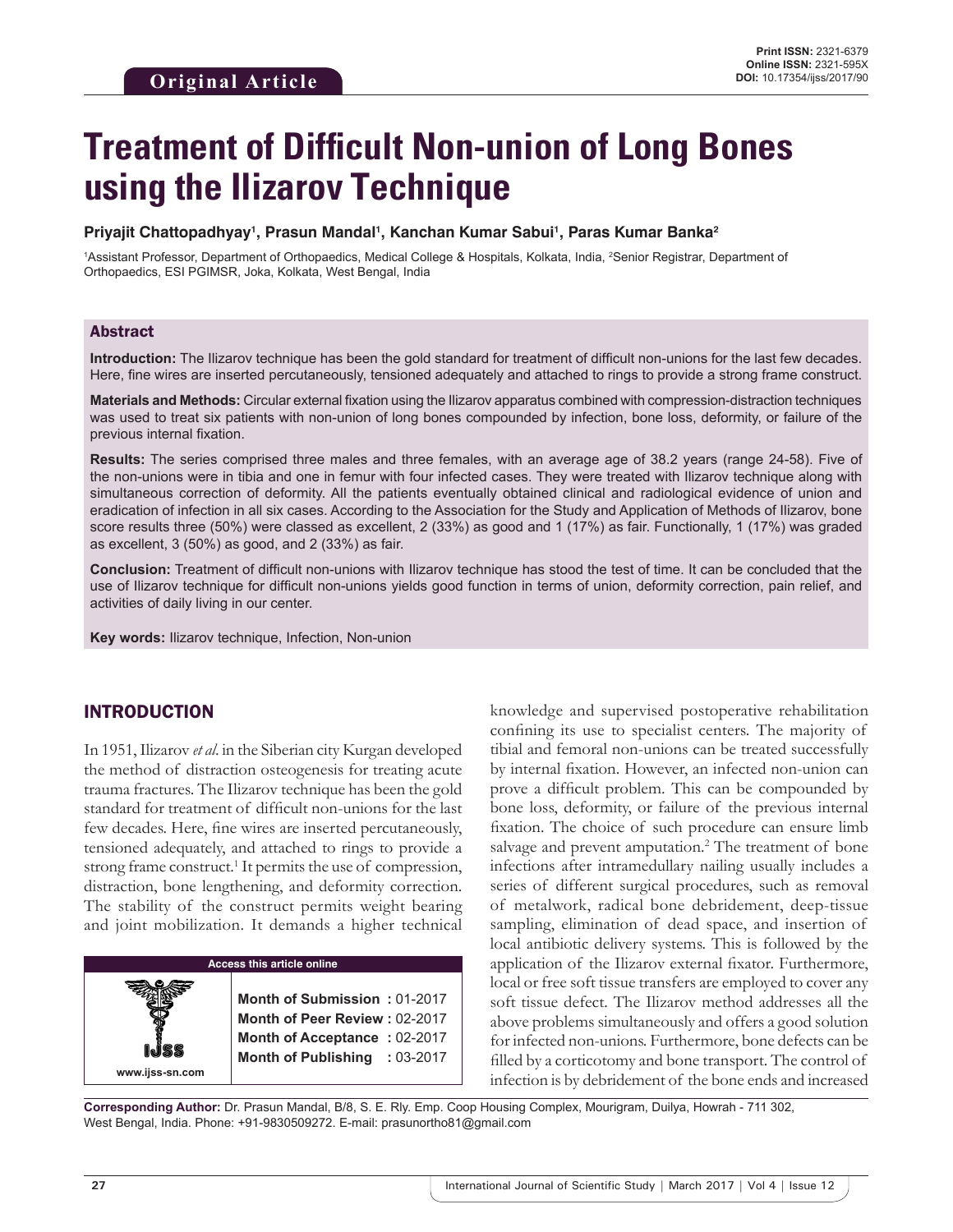vascularity of the limb.<sup>3</sup> Amputation is one of the risks of infected non-union and so the Ilizarov method can minimize this potential outcome.<sup>2</sup>

## MATERIALS AND METHODS

We wanted to see the outcome of treatment of difficult nonunions with Ilizarov technique in our center. All patients who had a nonunion of any long bone compounded with infection, gap, shortening, or deformity presenting at the Out Patient Department of Orthopaedics, Medical College and Hospitals, Kolkata, between January 2013 and December 2013 were included in this study (Table 1).

Six patients with difficult non-unions underwent management by Ilizarov technique were undertaken for this study. There were three male and three females with an average age of 38.2 years (range 24-58). In terms of significant comorbidities, there was one smoker. In five patients, the fracture was at the tibia, and one was in femur (Table 1).

Three tibial fractures were initially open injuries which were primarily stabilized with linear external fixator. Intramedullary, nailing was done for the femoral fracture which became infected. This was followed by implant removal, stabilization with linear external fixator, and series of debridement.

Infection was present in four cases as evident by persistent pus discharge from fracture site. Five cases had a shortening with bone gap in two cases. Three cases had associated deformity.

The average time from initial injury to the application of an Ilizarov frame was 25 weeks (range 13-42). All definitive procedures were done by a single surgeon. The bone ends were debrided, and tissue samples were sent for microbiological studies. The frame was then applied with transosseous wires and half pins to preserve the anatomical axis and avoiding neurovascular structures. Proximal tibial corticotomy was done in one case. The frames were extended to the foot to minimize equinus deformity where necessary.

Contact between the two bony segments was obtained, and then inter-fragmentary compression was performed to stabilize the entire frame. Following this, slow uninterrupted distraction (1 mm/day) was applied to the bone fragment; the resulting distraction gap regenerates new tissue and undergoes ossification within this newly created space. The newly regenerated bone can be stretched in virtually any direction by progressive manipulation of groups of Ilizarov rings to accomplish lengthening, reconstruction of the gap, and axial and torsional correction. Necessary gradual correction of deformity was done simultaneously during this period using hinges.

Postoperatively, the patients were encouraged to bear weight immediately with the aid of crutches. Antibiotics were administered as per the sensitivity report, and the patients were trained regarding the compression-distraction of fixator and pin site care. Patients were then subsequently discharged into the community along with hand written protocol for the fixator manipulation. They were followed up at weekly interval till the correction of deformity and then biweekly till union is achieved. Radiological pictures of one such case is depicted in Figure 1.

Functional and radiological outcomes were assessed using the Association for the Study and Application of Methods of Ilizarov (ASAMI) criteria (Tables 2-4).4

## RESULTS

All six fractures eventually united. None had any residual infection. None required amputation. The mean time to union was 34weeks (range 20-46weeks). The average follow-



**Figure 1: Illustration showing one of the cases of the study**

| Table 1: Details of the patients undertaken in the study |                              |    |       |                   |                               |                      |         |                               |             |                    |  |
|----------------------------------------------------------|------------------------------|----|-------|-------------------|-------------------------------|----------------------|---------|-------------------------------|-------------|--------------------|--|
| name                                                     | Patient Age (years) Sex Bone |    |       | Initial<br>injury | Initial management            | Type of<br>non-union |         | Infection Shortening (cm) Gap |             | <b>Deformity</b>   |  |
| LB.                                                      | 58                           |    | Tibia |                   | Closed Plaster immobilization | Hypertrophic Absent  |         | Nil                           | Nil         | Procurvatum varus  |  |
| <b>MB</b>                                                | 45                           | F. | Tibia | Open              | External fixator              | Atrophic             | Present | 1.5                           | Nil         | Recurvatum valgus  |  |
| <b>FS</b>                                                | 42                           | M  | Tibia | Open              | External fixator              | Atrophic             | Present | 3.5                           | Present Nil |                    |  |
| MA                                                       | 24                           | M  | Tibia |                   | Closed Plaster immobilization | Hypertrophic Absent  |         | 2                             | Nil         | Procurvatum valgus |  |
| <b>NB</b>                                                | 32                           | F  |       | Femur Closed      | IM nailing                    | Atrophic             | Present | 4                             | Present Nil |                    |  |
| <b>PS</b>                                                | 28                           | M  | Tibia | Open              | External fixator              | Atrophic             | Present |                               | Nil         | Nil                |  |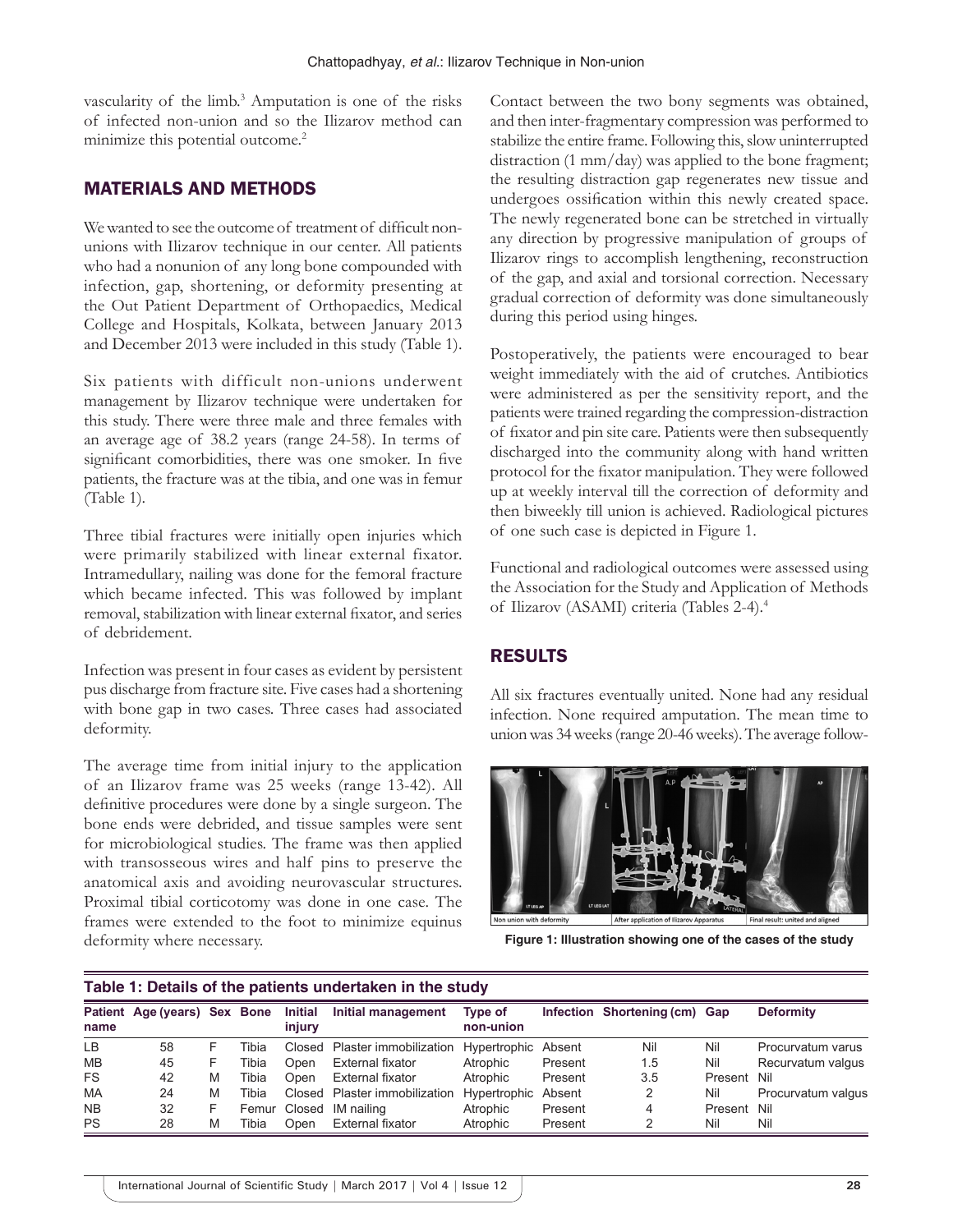up time was 68weeks (30-110weeks). The average leg length discrepancy was 1.7 cm (0-4 cm). Three had an obvious limp. One had appreciable deformity, and two had soft tissue dystrophy. Two patients developed pin site infections which were successfully treated with oral antibiotics.

Only one patient (MB) needed a second procedure for the adjustment of fixator for correction of deformity. One patient (MA) insisted for premature removal of fixator and had a persistent procurvatum and valgus deformity (Figure 2). Another patient (NB) refrained from a second procedure to equalize the limb length and had a final shortening of 4 cm in the femur (Figure 3).

All the patients eventually obtained clinical and radiological evidence of union and none required bone grafting at the fracture or at the corticotomy site.

#### **Table 2: Bone results using the ASAMI scoring system**

| <b>Bone</b><br>results | <b>Description</b>                                                                                          |
|------------------------|-------------------------------------------------------------------------------------------------------------|
|                        | Excellent Union, no infection, deformity<7°, limb length<br>discrepancy<2.5 cm                              |
| Good                   | Union+any two of the following: Absence of infection<7°<br>deformity and limb length inequality of < 2.5 cm |
| Fair                   | Union+only one of the following: Absence of infection,<br>deformity<7° and limb length inequality<2.5 cm    |
| Poor                   | Non-union/refracture/union+infection+deformity>7° + limb<br>length inequality > 2.5 cm                      |

ASAMI: According to the Association for the Study and Application of Methods of Ilizarov

#### **Table 3: Functional results using the ASAMI scoring system**

| <b>Functional Results</b> | <b>Description</b>                                                                                                           |
|---------------------------|------------------------------------------------------------------------------------------------------------------------------|
| Excellent                 | Active, no limp, minimum stiffness (loss<br>of<15° knee extension/<15° dorsiflexion of<br>ankle), no RSD, insignificant pain |
| Good                      | Active, with one or two of the following:<br>Limp, stiffness, RSD, significant pain                                          |
| Fair                      | Active, with three or all of the following:<br>Limp, stiffness, RSD, significant pain                                        |
| Poor                      | Poor inactive (unemployment or inability to<br>perform daily activities because of injury)                                   |
| Failure                   | Amputation                                                                                                                   |

ASAMI: According to the Association for the Study and Application of Methods of Ilizarov, RSD: Reflex sympathetic dystrophy

According to the ASAMI bone score results, 3 (50%) were classed as excellent, 2 (33%) as good, and 1 (17%) as fair. Functionally 1 (17%) was graded as excellent, 3 (50%) as good, and  $2(33%)$  as fair.

# **DISCUSSION**

The methods of Ilizarov, including compressiondistraction and osteosynthesis offer alternatives to the standard treatment of infected non-unions of bone. Conventional methods of non-union treatment are successful in cases of non-infected non-unions, in which bone vascular supply and soft tissue integrity are not compromised. Repeated surgical procedures, osteomyelitis, non-union, bone loss, disuse osteoporosis, muscle dystrophy, impaired arterial circulation, and decreased venous and lymphatic drainage ensue when bone fractures do not consolidate. The Ilizarov method is the method of choice in these situations and can be considered as limb salvage operation.

Use of the Ilizarov circular frame allows resection of the infected bone, repair of the defect, and stabilization to consolidation while maintaining or restoring the length of the limb. Joint function is encouraged while the apparatus is worn and functional loading can be initiated within the first few days after application of the frame.<sup>5</sup> The Ilizarov apparatus is very resistant to torsion and bending forces but is adaptable to axial loading.<sup>6</sup>

Union achieved by repairing defects with cancellous bone grafts, as recommended by Johnson *et al*. and Lack *et al*.,7,8 may be satisfactory, but the biomechanical structure of the restored bone may require the years of remodeling to achieve the radiological appearance that is obtained by distraction regeneration by the Ilizarov method.<sup>9</sup>

In our study, radiological and clinical union was achieved in all cases along with eradication of infection. Nearly, all of our patients were able to stand and walk with partial extremity loading immediately after the circular frame was installed. This is considered the most essential part of this method. One patient had a persistent deformity due to non-

### **Table 4: Results of the patients undertaken in the study**

| <b>Patient</b><br>name | time (in weeks) | Injury Ilizarov Union time (in weeks) | Follow-up<br>period (in weeks) |            | Union Infection Shortening (cm) Deformity Bone |     | <b>ASAMI</b><br>score | <b>Functional</b><br><b>ASAMI score</b> |
|------------------------|-----------------|---------------------------------------|--------------------------------|------------|------------------------------------------------|-----|-----------------------|-----------------------------------------|
| LВ                     | 42              | 26                                    | 110                            | United Nil | Nil                                            | Nil |                       | Excellent Excellent                     |
| <b>MB</b>              | 30              | 28                                    | 50                             | United Nil |                                                | Nil | Excellent Good        |                                         |
| <b>FS</b>              | 26              | 40                                    | 68                             | United Nil | 27                                             | Nil | Good                  | Fair                                    |
| MA                     |                 | 20                                    | 30                             | United Nil |                                                | +   | Good                  | Good                                    |
| <b>NB</b>              | 13              | 46                                    | 80                             | United Nil | 4                                              | ٠   | Fair                  | Fair                                    |
| <b>PS</b>              | 25              | 44                                    | 70                             | United Nil |                                                | Nil | Excellent Good        |                                         |

ASAMI: According to the Association for the Study and Application of Methods of Ilizarov